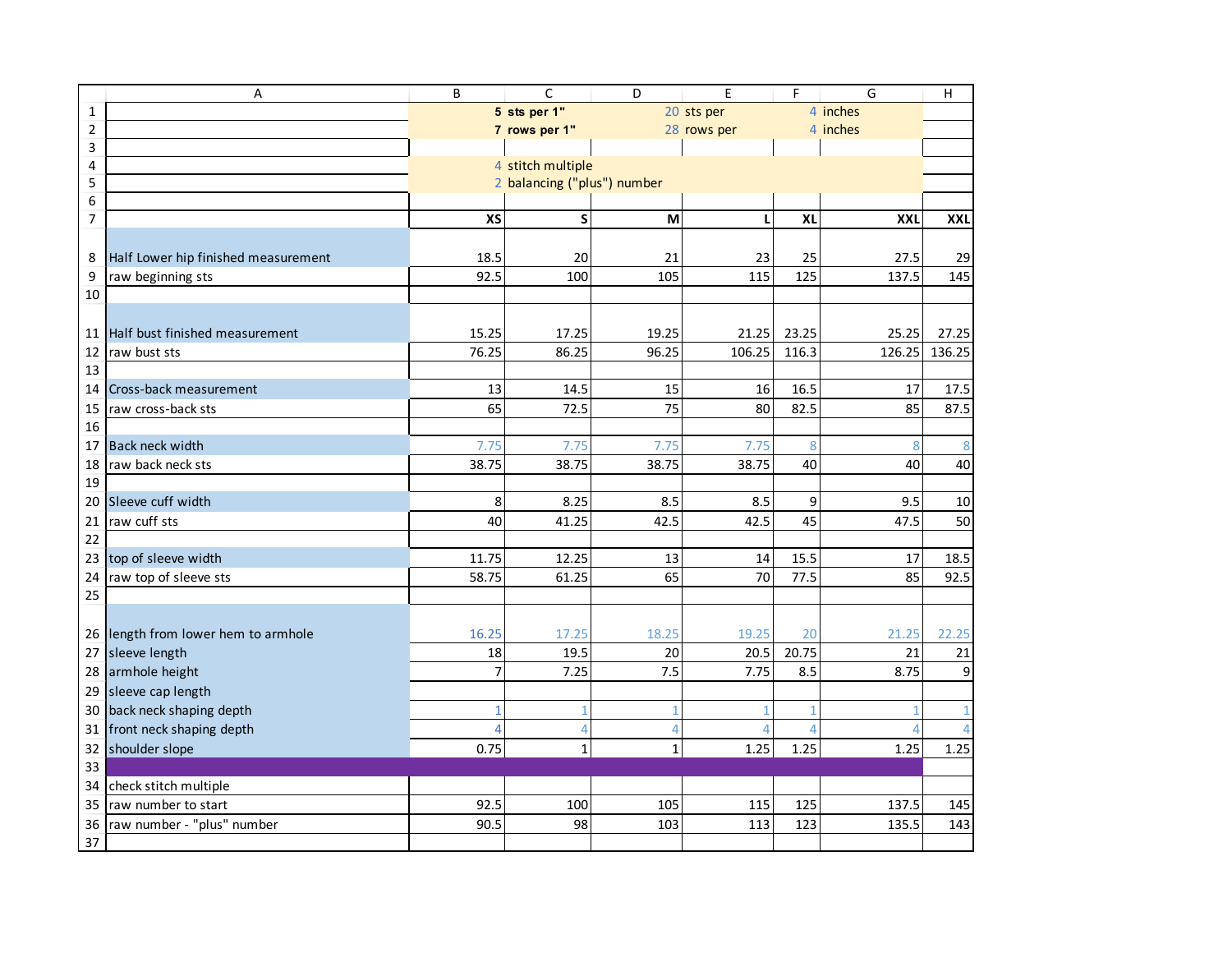| 38 that number divided by st multiple<br>22.625<br>24.5<br>25.75<br>28.25<br>30.75<br>33.875<br>39 rounded down to whole number<br>22<br>30<br>24<br>25<br>28<br>33<br>(st multiple x that whole number) + "plus"<br>90<br>98<br>102<br>122<br>40<br>number<br>114<br>134<br>41 | 35.75<br>28.4  |
|---------------------------------------------------------------------------------------------------------------------------------------------------------------------------------------------------------------------------------------------------------------------------------|----------------|
|                                                                                                                                                                                                                                                                                 | 35<br>142      |
|                                                                                                                                                                                                                                                                                 |                |
|                                                                                                                                                                                                                                                                                 |                |
|                                                                                                                                                                                                                                                                                 | 0.6            |
|                                                                                                                                                                                                                                                                                 |                |
|                                                                                                                                                                                                                                                                                 |                |
|                                                                                                                                                                                                                                                                                 |                |
|                                                                                                                                                                                                                                                                                 |                |
| 18<br>19.6<br>20.4<br>42<br>finished measurement using revised st count<br>22.8<br>24.4<br>26.8                                                                                                                                                                                 |                |
| difference from original target<br>0.5<br>0.4<br>0.6<br>0.2<br>0.6<br>0.7<br>43                                                                                                                                                                                                 |                |
| 44                                                                                                                                                                                                                                                                              |                |
| 45                                                                                                                                                                                                                                                                              |                |
| <b>Body Slope Shaping</b><br>46                                                                                                                                                                                                                                                 |                |
| 47                                                                                                                                                                                                                                                                              |                |
| Starting number of sts<br>90<br>98<br>48<br>102<br>114<br>122<br>134                                                                                                                                                                                                            | 142            |
| 76.25<br>96.25<br>49<br>sts at underarm would be<br>86.25<br>106.25<br>116.3<br>126.25                                                                                                                                                                                          | 136.25         |
|                                                                                                                                                                                                                                                                                 |                |
| adjust that number to EVEN/ODD to match                                                                                                                                                                                                                                         |                |
| 50 starting sts<br>76<br>86<br>96<br>106<br>126<br>116                                                                                                                                                                                                                          | 136            |
|                                                                                                                                                                                                                                                                                 |                |
| 51 total sts to get rid of from lower hem to bust<br>12<br>14<br>8<br>8<br>6<br>6                                                                                                                                                                                               | 6              |
|                                                                                                                                                                                                                                                                                 |                |
| 52<br>divide by 2 for sts to get rid of on one side<br>6<br>3<br>3<br>4<br>4                                                                                                                                                                                                    | 3              |
| 53                                                                                                                                                                                                                                                                              |                |
|                                                                                                                                                                                                                                                                                 |                |
| Length from lower hem to underarm<br>16.25<br>54<br>17.25<br>18.25<br>19.25<br>20<br>21.25                                                                                                                                                                                      | 22.25          |
|                                                                                                                                                                                                                                                                                 |                |
| 55 number of inches to work straight at bottom<br>$\overline{2}$<br>$\overline{2}$<br>2<br>$\overline{2}$<br>2<br>2                                                                                                                                                             | $\overline{2}$ |
|                                                                                                                                                                                                                                                                                 |                |
| 56 number of inches to work straight at top<br>1.5<br>1.5<br>1.5<br>1.5<br>1.5<br>1.5                                                                                                                                                                                           | $1.5\,$        |
| 12.75<br>13.75<br>14.75<br>15.75<br>17.75<br>57<br>length available for shaping<br>16.5                                                                                                                                                                                         | 18.75          |
| Rows available for shaping<br>96.25<br>103.25<br>110.25<br>115.5<br>58<br>89.25<br>124.25                                                                                                                                                                                       | 131.25         |
| 59                                                                                                                                                                                                                                                                              |                |
|                                                                                                                                                                                                                                                                                 |                |
| number of rows available for shaping, rounded to                                                                                                                                                                                                                                |                |
| 60<br>whole EVEN number<br>90<br>96<br>104<br>110<br>116<br>124                                                                                                                                                                                                                 | 132            |
| 61                                                                                                                                                                                                                                                                              |                |
|                                                                                                                                                                                                                                                                                 |                |
| rows available for hsaping divided by sts to get rid                                                                                                                                                                                                                            |                |
| 62 of on one side<br>16 34.66666667<br>27.5<br>12.85714286<br>38.67<br>31                                                                                                                                                                                                       | 44             |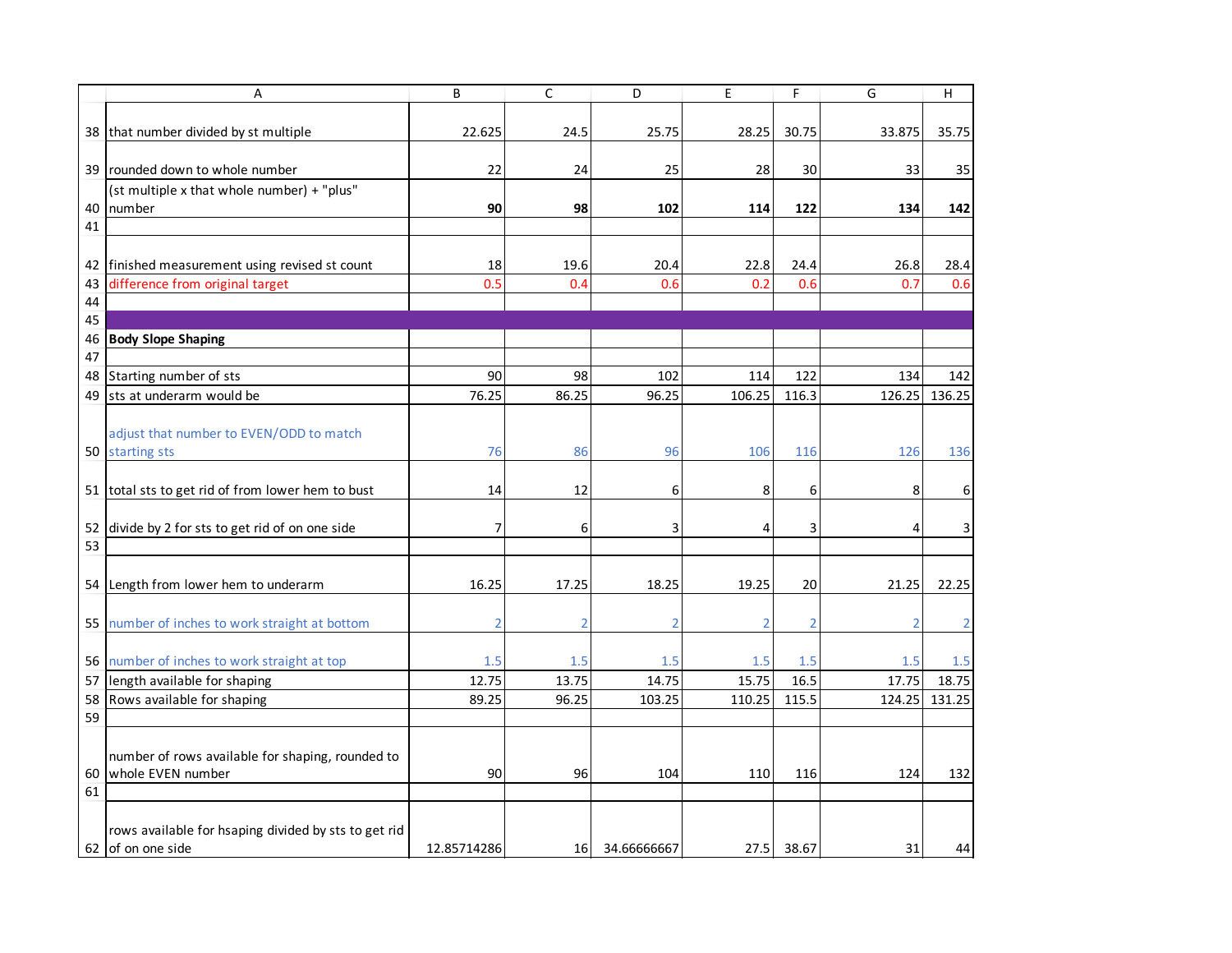|    | A                                                    | B     | $\mathsf{C}$ | D              | E            | F               | G              | Н           |
|----|------------------------------------------------------|-------|--------------|----------------|--------------|-----------------|----------------|-------------|
|    |                                                      |       |              |                |              |                 |                |             |
|    | 63 round it down to whole EVEN number                | 12    | 16           | 34             | 26           | 38              | 30             | 44          |
|    | 64 add 2 to that number                              | 14    | 18           | 36             | 28           | 40              | 32             | 46          |
|    | assume all decs at faster rate, would use up this    |       |              |                |              |                 |                |             |
|    | 65 many rows                                         | 84    | 96           | 102            | 104          | 114             | 120            | 132         |
|    |                                                      |       |              |                |              |                 |                |             |
|    | rows available for shaping - rows used if done at    |       |              |                |              |                 |                |             |
|    | 66 faster rate                                       | 6     | 0            |                | 6            | 2               |                | 0           |
|    |                                                      |       |              |                |              |                 |                |             |
|    | divide it by 2 (if want shaping on RS only)-decs     |       |              |                |              |                 |                |             |
|    | 67 done at slower rate                               | 3     | 0            | 1              | 3            | 1               | 2              | 0           |
|    |                                                      |       |              |                |              |                 |                |             |
|    | 68 total decs - decs at slower rate = decs at faster | 4     | 6            | 2              | 1            | 2               | 2              | 3           |
| 69 |                                                      |       |              |                |              |                 |                |             |
|    | 70 dec every this many rows                          | 12    | 16           | 34             | 26           | 38              | 30             | 44          |
|    | 71 this many times                                   | 4     | 6            | $\mathfrak{p}$ | $\mathbf{1}$ | $\overline{2}$  | $\mathfrak{p}$ | 3           |
|    | 72 dec every this many rows                          | 14    | 18           | 36             | 28           | 40              | 32             | 46          |
| 73 | this many times                                      | 3     | $\mathbf 0$  | $\mathbf{1}$   | 3            | $\mathbf{1}$    | $\overline{2}$ | 0           |
| 74 |                                                      |       |              |                |              |                 |                |             |
| 75 | check rows used                                      | 0     | $\Omega$     | $\Omega$       | $\Omega$     | $\Omega$        | 0              | 0           |
| 76 | check sts decreased                                  | 0     | $\mathbf{0}$ | $\Omega$       | $\Omega$     | $\Omega$        | $\Omega$       | $\mathbf 0$ |
| 77 |                                                      |       |              |                |              |                 |                |             |
|    |                                                      |       |              |                |              |                 |                |             |
|    | 78 sts rem after shaping is complete                 | 76    | 86           | 96             | 106          | 116             | 126            | 136         |
| 79 |                                                      |       |              |                |              |                 |                |             |
|    |                                                      |       |              |                |              |                 |                |             |
|    | 80 Work even until piece measures                    | 16.25 | 17.25        | 18.25          | 19.25        | 20 <sub>l</sub> | 21.25          | 22.25       |
| 81 |                                                      |       |              |                |              |                 |                |             |
|    | 82 Armhole Shaping                                   |       |              |                |              |                 |                |             |
|    |                                                      |       |              |                |              |                 |                |             |
|    | 83 Starting number of sts at underarm                | 76    | 86           | 96             | 106          | 116             | 126            | 136         |
|    | 84 raw cross-back sts                                | 65    | 72.5         | 75             | 80           | 82.5            | 85             | 87.5        |
|    | adjust that number to EVEN/ODD to match              |       |              |                |              |                 |                |             |
|    | 85 starting sts                                      | 66    | 72           | 76             | 80           | 84              | 86             | 88          |
|    |                                                      |       |              |                |              |                 |                |             |
|    | 86 total sts to get ride of at arhmole               | 10    | 14           | 20             | 26           | 32              | 40             | 48          |
|    |                                                      |       |              |                |              |                 |                |             |
| 87 | divide that by 2 for sts to get rid of each side     | 5     | 7            | 10             | 13           | 16              | 20             | 24          |
| 88 |                                                      |       |              |                |              |                 |                |             |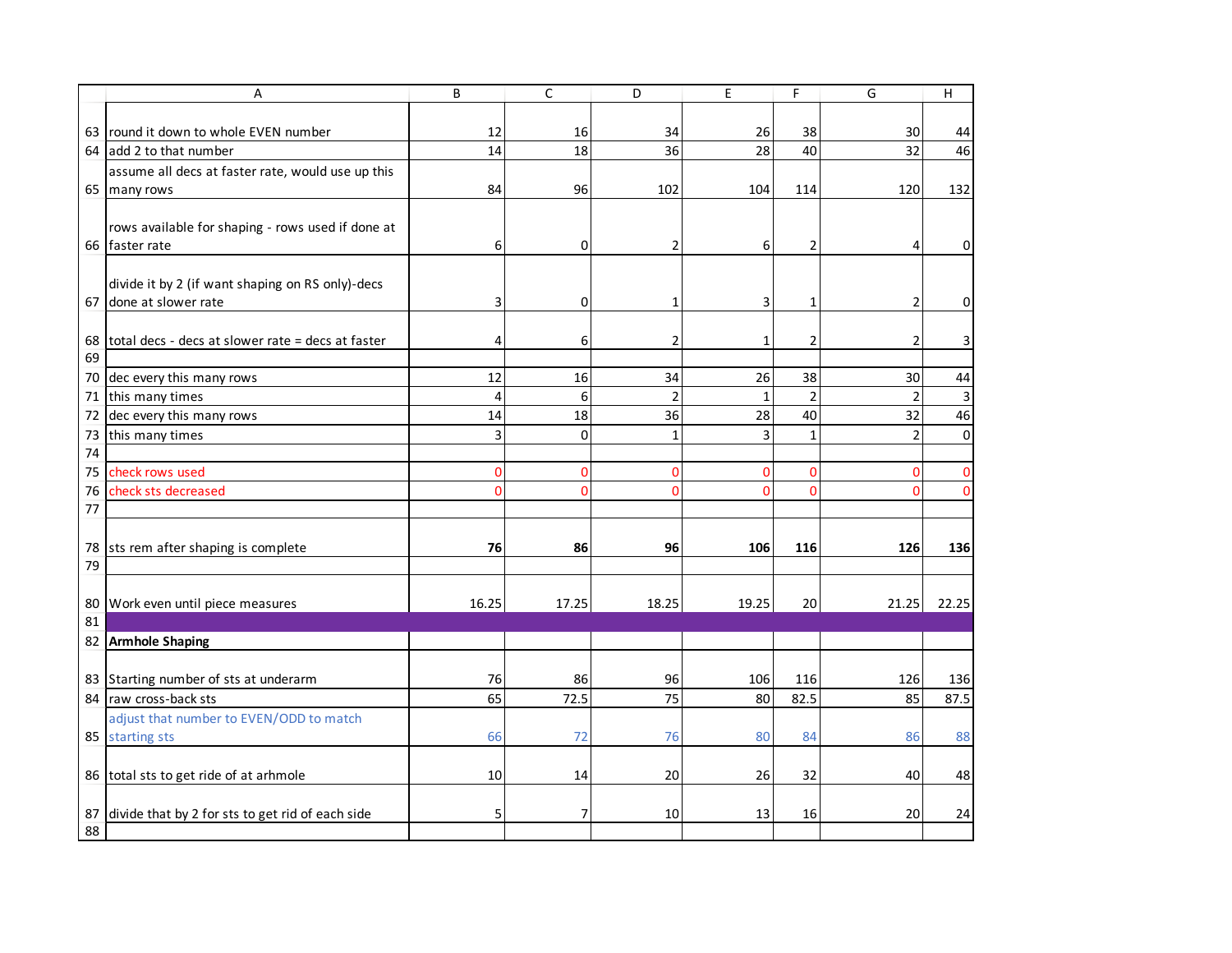|          | A                                                                                         | B              | $\mathsf{C}$                     | D                   | E        | F            | G                   | H              |
|----------|-------------------------------------------------------------------------------------------|----------------|----------------------------------|---------------------|----------|--------------|---------------------|----------------|
|          |                                                                                           |                |                                  |                     |          |              |                     |                |
|          | Get rid of this many inches worth of sts in first st<br>89 (about 1-2" depending on size) |                | 1                                | 1                   | 1        | -1           | 1                   | 2              |
|          |                                                                                           |                |                                  |                     |          |              |                     |                |
|          | 90 which is this amny sts, rounded                                                        | 5              | 5                                | 5                   | 5        | 5            | 5                   | 10             |
|          |                                                                                           |                |                                  |                     |          |              |                     |                |
| 91       | remaining sts to get rid of each side                                                     | 0              | $\overline{2}$                   | 5                   | 8        | 11           | 15                  | 14             |
| 92       |                                                                                           |                |                                  |                     |          |              |                     |                |
| 93       | BO this many sts each side                                                                | $\Delta$       | 5                                | 7                   | 8        | 8            | 8                   | $10\,$         |
| 94       | this many times                                                                           |                | 1                                | 1                   |          | $\mathbf{1}$ | $\mathbf{1}$        | $\mathbf{1}$   |
| 95       | BO this many sts each side                                                                |                |                                  |                     |          |              | $\overline{7}$      | 8              |
| 96       | this many times                                                                           | $\overline{2}$ |                                  |                     |          |              | $\mathbf{1}$        | $\mathbf 1$    |
| 97       | Dec 1 st every this many rows                                                             |                | $\overline{2}$<br>$\overline{2}$ | $\overline{2}$<br>3 | 2<br>5   | 2<br>5       | $\overline{2}$<br>5 | $\overline{2}$ |
| 98<br>99 | this many times                                                                           |                |                                  |                     |          |              |                     | $6\phantom{1}$ |
|          | 100 check sts used                                                                        | O              | $\Omega$                         | $\Omega$            | $\Omega$ | $\Omega$     | $\Omega$            | 0              |
|          | it took this many rows (assuming BO takes 2                                               |                |                                  |                     |          |              |                     |                |
|          | 101 rows)                                                                                 |                | 6                                | 8                   | 12       | 14           | 14                  | 16             |
|          | it took this many rows (assuming BO takes 1                                               |                |                                  |                     |          |              |                     |                |
|          | 102 rows)                                                                                 |                |                                  |                     | 11       | 12           | 12                  | 14             |
| 103      |                                                                                           |                |                                  |                     |          |              |                     |                |
|          |                                                                                           |                |                                  |                     |          |              |                     |                |
|          | 104 length of armhole curve-knitting                                                      | 0.57           | 0.86                             | 1.14                | 1.71     | 2.00         | 2.00                | 2.29           |
|          | 105 length of armhole curve-crochet                                                       | 0.43           | 0.71                             | 1.00                | 1.57     | 1.71         | 1.71                | 2.00           |
| 106      |                                                                                           |                |                                  |                     |          |              |                     |                |
|          |                                                                                           |                |                                  |                     |          |              |                     |                |
|          | 107 number of sts after armhole shaping                                                   | 66             | 72                               | 76                  | 80       | 84           | 86                  | 88             |
|          |                                                                                           |                |                                  |                     |          |              |                     |                |
| 109      | 108 Work even until armhole measures this high                                            | 7              | 7.25                             | 7.5                 | 7.75     | 8.5          | 8.75                | 9              |
|          | 110 Back Neck Shaping                                                                     |                |                                  |                     |          |              |                     |                |
|          |                                                                                           |                |                                  |                     |          |              |                     |                |
|          | 111 beginning with this many cross-back sts                                               | 66             | 72                               | 76                  | 80       | 84           | 86                  | 88             |
|          | 112 raw back neck sts                                                                     | 38.75          | 38.75                            | 38.75               | 38.75    | 40           | 40                  | 40             |
|          |                                                                                           |                |                                  |                     |          |              |                     |                |
|          | 113 (cross back sts - raw back neck sts)/2                                                | 13.625         | 16.625                           | 18.625              | 20.625   | 22           | 23                  | 24             |
|          |                                                                                           |                |                                  |                     |          |              |                     |                |
|          | rounded to whole numbr to get number of                                                   |                |                                  |                     |          |              |                     |                |
|          | 114 shoulder sts each side                                                                | 14             | 17                               | 19                  | 21       | 22           | 23                  | 24             |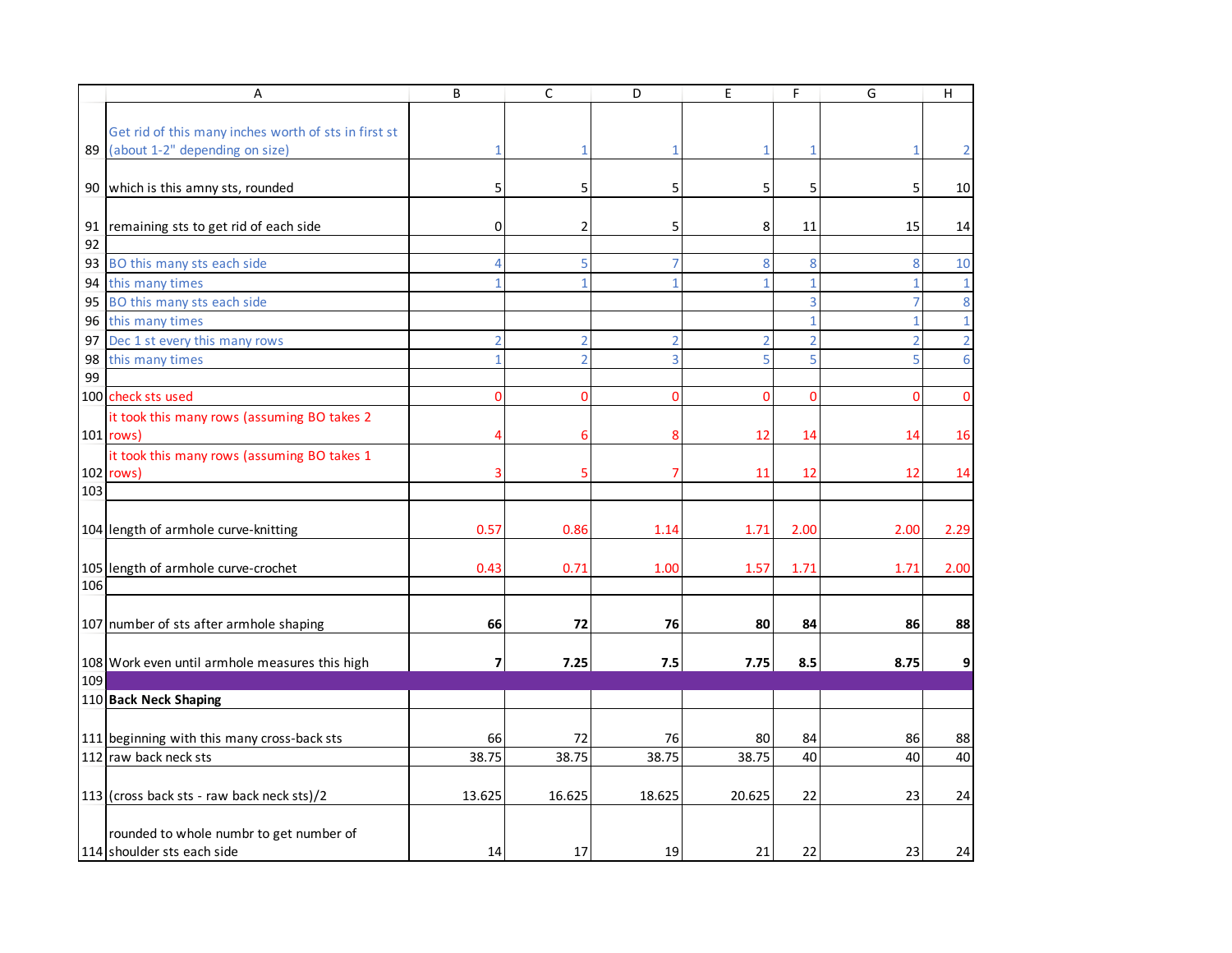|     | Α                                                  | B              | $\mathsf{C}$   | D              | E              | F              | G              | н              |
|-----|----------------------------------------------------|----------------|----------------|----------------|----------------|----------------|----------------|----------------|
|     |                                                    |                |                |                |                |                |                |                |
|     | cross back sts - (shoulder sts each side * 2) =    |                |                |                |                |                |                |                |
|     | 115 actual back nck sts                            | 38             | 38             | 38             | 38             | 40             | 40             | 40             |
| 116 |                                                    |                |                |                |                |                |                |                |
|     | 117 length of back neck shaping                    | $\mathbf{1}$   | $\mathbf 1$    | $\mathbf{1}$   | 1              | $\mathbf{1}$   | 1              | 1              |
|     | 118 rows for back neck shaping                     | $\overline{7}$ | $\overline{7}$ | $\overline{7}$ | $\overline{7}$ | $\overline{7}$ | $\overline{7}$ | $\overline{7}$ |
|     | 119 round to even for knitting                     | 8              | 8              | 8              | 8              | 8              | 8              | 8              |
|     |                                                    |                |                |                |                |                |                |                |
|     | 120 initial BO is about 2/3 of total back neck sts | 25.46          | 25.46          | 25.46          | 25.46          | 26.8           | 26.8           | 26.8           |
|     | 121 round to even/odd to match back neck sts       | 26             | 26             | 26             | 26             | 26             | 26             | 26             |
|     | this many total sts rem for back neck after that   |                |                |                |                |                |                |                |
|     | 122 initial BO                                     | 12             | 12             | 12             | 12             | 14             | 14             | 14             |
|     | 123 sts each side to get rid of                    | 6              | 6              | 6              | 6              | $\overline{7}$ |                | 7              |
| 124 |                                                    |                |                |                |                |                |                |                |
| 125 |                                                    |                |                |                |                |                |                |                |
|     | 126 BO this many center sts once                   | 26             | 26             | 26             | 26             | 26             | 26             | 26             |
|     | 127 BO this many sts each side                     | 5              | 5              | 5              | 5              | 6              | 6              | 6              |
|     | 128 this many times                                | 1              | $\mathbf{1}$   | 1              | 1              | $\mathbf{1}$   | 1              | $\mathbf{1}$   |
|     | 129 BO this many sts each side                     | $\overline{0}$ | $\overline{0}$ | $\Omega$       | $\Omega$       | $\mathbf{O}$   | $\Omega$       | $\mathbf 0$    |
|     | 130 this many times                                | 0              | $\overline{0}$ | $\Omega$       | $\Omega$       | $\Omega$       | $\Omega$       | 0              |
|     | 131 Dec 1 st every this many rows                  |                | $\mathbf{1}$   |                | 1              | $\mathbf{1}$   |                |                |
|     | 132 this many times                                |                | $\mathbf{1}$   |                |                |                |                |                |
| 133 |                                                    |                |                |                |                |                |                |                |
|     | 134 check sts used                                 | 0              | $\Omega$       | 0              | 0              | 0              | 0              | 0              |
| 135 |                                                    | 3              | 3              |                |                | 3              |                | 3              |
| 136 |                                                    |                |                |                |                |                |                |                |
|     |                                                    |                |                |                |                |                |                |                |
|     | 137 rows used for back neck - knitting             | 5              | 5              | 5              | 5              | 5              | 5              | 5              |
|     |                                                    |                |                |                |                |                |                |                |
| 139 | 138 length used in back neck shaping-knitting      | 0.71           | 0.71           | 0.71           | 0.71           | 0.71           | 0.71           | 0.71           |
|     |                                                    |                |                |                |                |                |                |                |
|     | 140 rows used for back neck-crochet                | 3              | 3              | 3              | 3              | 3              | 3              | 3              |
|     |                                                    |                |                |                |                |                |                |                |
|     | 141 length used in back neck shaping-crochet       | 0.43           | 0.43           | 0.43           | 0.43           | 0.43           | 0.43           | 0.43           |
|     |                                                    |                |                |                |                |                |                |                |
|     | 142 shoulder sts remain after back neck shaping    | 14             | 17             | 19             | 21             | 22             | 23             | 24             |
| 143 |                                                    |                |                |                |                |                |                |                |
|     | 144 Front Neck Shaping                             |                |                |                |                |                |                |                |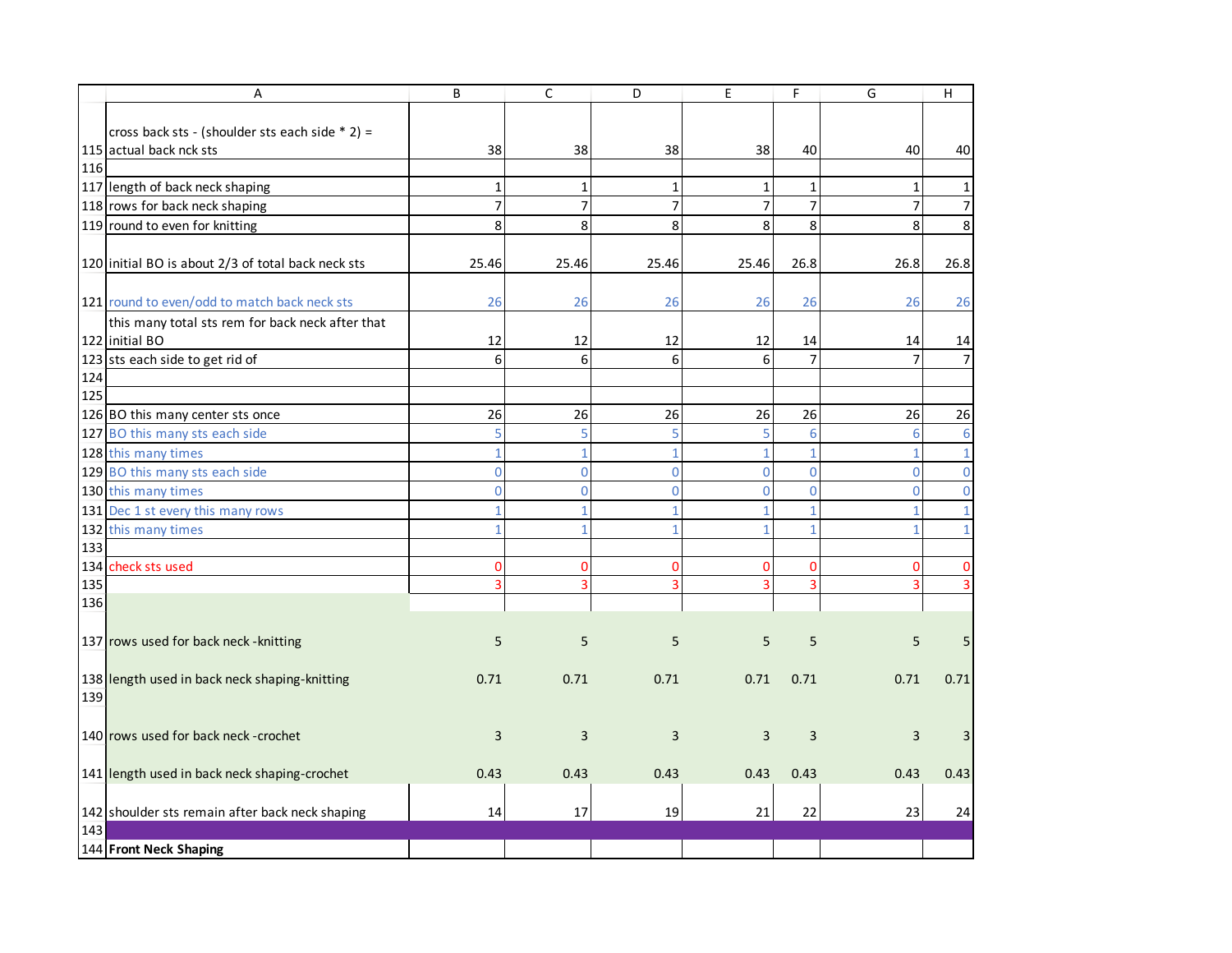|     | A                                                   | B              | $\mathsf{C}$   | D              | E        | F              | G              | H              |
|-----|-----------------------------------------------------|----------------|----------------|----------------|----------|----------------|----------------|----------------|
|     | 145 actual back neck sts                            | 38             | 38             | 38             | 38       | 40             | 40             | 40             |
|     | 146 length of front neck shaping                    | $\overline{4}$ | $\overline{4}$ | 4              | 4        | $\overline{4}$ | 4              | 4              |
|     | 147 rows for front neck shaping                     | 28             | 28             | 28             | 28       | 28             | 28             | 28             |
|     | 148 round to even for knitting                      | 28             | 28             | 28             | 28       | 28             | 28             | 28             |
|     |                                                     |                |                |                |          |                |                |                |
|     | 149 initial BO is about 1/3 of total front neck sts | 12.54          | 12.54          | 12.54          | 12.54    | 13.2           | 13.2           | 13.2           |
|     |                                                     |                |                |                |          |                |                |                |
|     | 150 round to even/odd to match neck sts             | 14             | 14             | 14             | 14       | 14             | 14             | 14             |
|     | this many total sts rem for front neck after that   |                |                |                |          |                |                |                |
|     | 151 initial BO                                      | 24             | 24             | 24             | 24       | 26             | 26             | 26             |
|     | 152 sts each side to get rid of                     | 12             | 12             | 12             | 12       | 13             | 13             | 13             |
| 153 |                                                     |                |                |                |          |                |                |                |
| 154 |                                                     |                |                |                |          |                |                |                |
|     | 155 BO this many center sts once                    | 14             | 14             | 14             | 14       | 14             | 14             | 14             |
|     | 156 BO this many sts each side                      | 5              | 5              |                |          | 6              |                | 6              |
|     | 157 this many times                                 | 1              | 1              | 1              |          | $\mathbf{1}$   |                | $\mathbf{1}$   |
|     | 158 BO this many sts each side                      | Δ              | $\overline{4}$ | 4              | 4        | 4              | 4              | $\overline{4}$ |
|     | 159 this many times                                 | 1              | $\mathbf{1}$   | 1              |          | $\mathbf{1}$   |                | $\mathbf{1}$   |
|     | 160 Dec 1 st every this many rows                   | $\overline{2}$ | $\overline{2}$ | $\overline{2}$ |          | $\overline{2}$ | $\overline{2}$ | $\overline{2}$ |
|     | 161 this many times                                 | 3              | 3              | 3              | 3        | $\overline{3}$ | 3              | 3 <sup>1</sup> |
| 162 |                                                     |                |                |                |          |                |                |                |
|     | 163 check sts used for front neck                   | 38             | 38             | 38             | 38       | 40             | 40             | 40             |
|     | 164 compare to back neck                            | $\Omega$       | $\Omega$       | $\Omega$       | $\Omega$ | $\mathbf{0}$   | $\Omega$       | $\mathbf{0}$   |
| 165 |                                                     |                |                |                |          |                |                |                |
|     |                                                     |                |                |                |          |                |                |                |
|     | 166 rows used for front neck - knitting             | 12             | 12             | 12             | 12       | 12             | 12             | 12             |
|     |                                                     |                |                |                |          |                |                |                |
|     | 167 length used in front neck shaping-knitting      | 1.71           | 1.71           | 1.71           | 1.71     | 1.71           | 1.71           | 1.71           |
| 168 |                                                     |                |                |                |          |                |                |                |
|     |                                                     |                |                |                |          |                |                |                |
|     | 169 rows used for front neck-crochet                | 9              | 9              | 9              | 9        | 9              | 9              | 9              |
|     |                                                     |                |                |                |          |                |                |                |
|     | 170 length used in front neck shaping-crochet       | 1.29           | 1.29           | 1.29           | 1.29     | 1.29           | 1.29           | 1.29           |
| 171 |                                                     |                |                |                |          |                |                |                |
|     | 172 Shoulder Slope                                  |                |                |                |          |                |                |                |
|     | 173 depth of shoulder slope                         | 0.75           | $\mathbf{1}$   | $\mathbf{1}$   | 1.25     | 1.25           | 1.25           | 1.25           |
|     | 174 rows in shoulder slope                          | 5.25           | $\overline{7}$ | 7 <sup>1</sup> | 8.75     | 8.75           | 8.75           | 8.75           |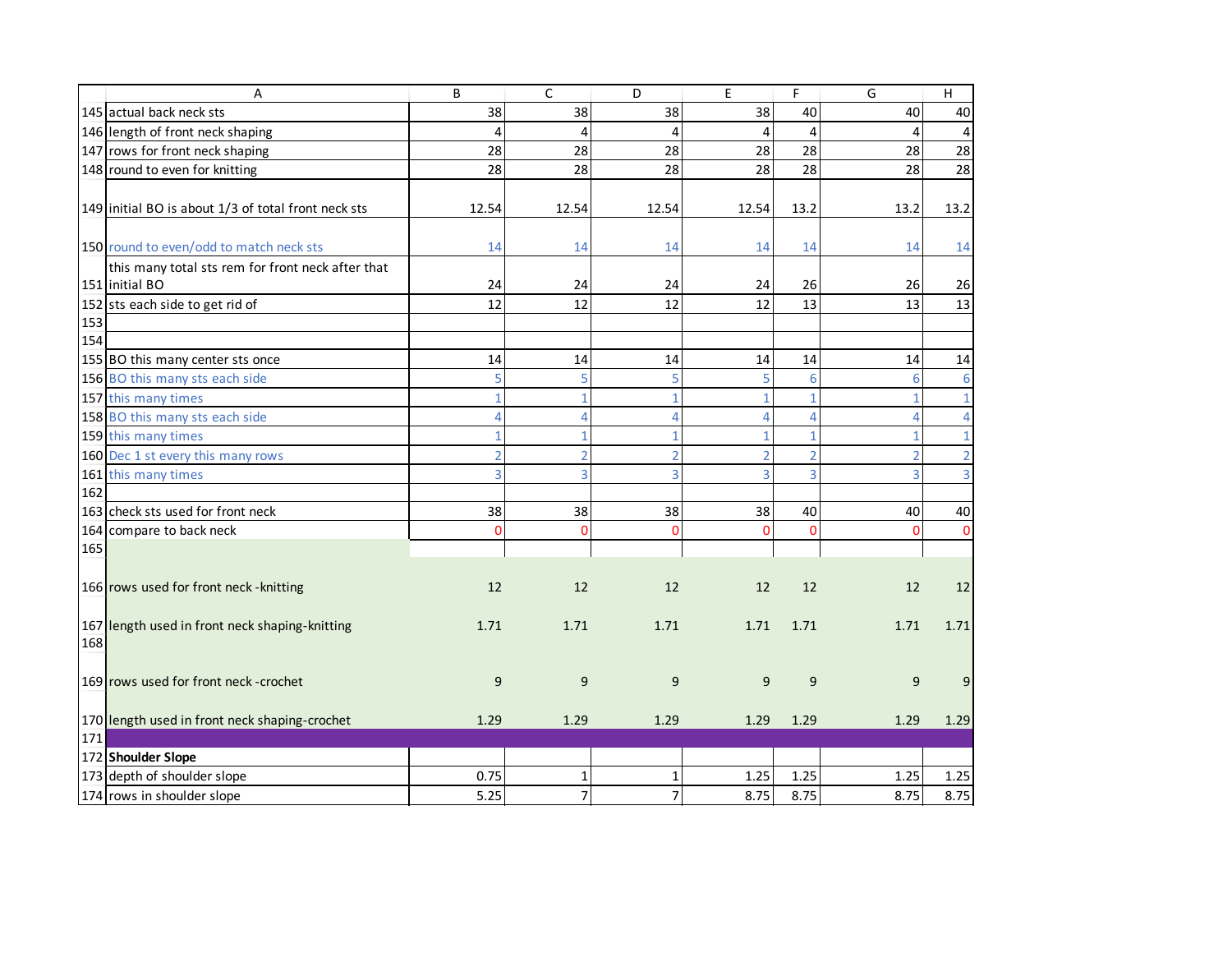|     | A                                                                         | B              | C            | D              | E              | F              | G            | H                       |
|-----|---------------------------------------------------------------------------|----------------|--------------|----------------|----------------|----------------|--------------|-------------------------|
|     |                                                                           |                |              |                |                |                |              |                         |
|     |                                                                           |                |              |                |                |                |              |                         |
|     | divide by 2 for knitting or 1 for crochet to get                          |                |              |                |                |                |              |                         |
|     | number of steps available for shoulder shaping,                           |                |              |                |                |                |              |                         |
|     | 175 round to nearest whole number                                         |                | 4            | 4              | 4              | 4              | 4            | 4                       |
|     | 176 shoulder sts / steps available                                        | 4.666666667    | 4.25         | 4.75           | 5.25           | 5.5            | 5.75         | 6                       |
|     | 177 round down to whole number                                            | 4              | 4            | 4              | 5              | 5              | 5            | 6                       |
| 178 |                                                                           |                |              |                |                |                |              |                         |
|     | 179 BO this many sts                                                      | 4              | 4            | 4              | 5              | 5              | 5            | 6                       |
|     | 180 this many times                                                       | $\overline{2}$ | 3            | 3              | 3              | 3              | 3            | $\overline{\mathbf{3}}$ |
|     | 181 BO this many sts                                                      | 6              | 5            | $\overline{7}$ | 6              | $\overline{7}$ | 8            | 6                       |
|     | 182 this many times                                                       | $\mathbf{1}$   | $\mathbf{1}$ | $\mathbf{1}$   | 1              | $\mathbf{1}$   | $\mathbf{1}$ | $\mathbf{1}$            |
| 183 |                                                                           |                |              |                |                |                |              |                         |
|     | 184 check sts used                                                        | 0              | 0            | $\Omega$       | 0              | $\Omega$       | 0            | $\mathbf 0$             |
|     | 185 check steps used                                                      | O              | 0            | $\mathbf 0$    | $\overline{0}$ | $\Omega$       | 0            | 0                       |
| 186 |                                                                           |                |              |                |                |                |              |                         |
| 187 |                                                                           |                |              |                |                |                |              |                         |
|     | 188 Sleeve Shaping                                                        |                |              |                |                |                |              |                         |
| 189 |                                                                           |                |              |                |                |                |              |                         |
|     | 190 Starting number of sts                                                | 40             | 41           | 43             | 43             | 45             | 48           | 50                      |
|     | 191 raw top of sleeve sts                                                 | 58.75          | 61.25        | 65             | 70             | 77.5           | 85           | 92.5                    |
|     |                                                                           |                |              |                |                |                |              |                         |
|     | adjust that number to EVEN/ODD to match                                   |                |              |                |                |                |              |                         |
|     | 192 starting sts                                                          | 58             | 64           | 67             | 73             | 78             | 83           | 84                      |
|     |                                                                           |                |              |                |                |                |              |                         |
|     | 193 total sts to addfrom cuff to sleeve cap                               | 18             | 23           | 24             | 30             | 33             | 35           | 34                      |
|     |                                                                           |                |              |                |                |                |              |                         |
|     | 194 divide by 2 for sts to get rid of on one side                         | 9              | 11.5         | 12             | 15             | 16.5           | 17.5         | 17                      |
| 195 |                                                                           |                |              |                |                |                |              |                         |
|     | 196 Length from cuff to sleeve cap                                        | 18             | 19.5         | 20             | 20.5           | 20.75          | 21           | 21                      |
|     |                                                                           |                |              |                |                |                |              |                         |
|     | 197 number of inches to work straight at bottom                           |                | 1            |                |                |                |              | $\mathbf{1}$            |
|     |                                                                           |                |              |                |                |                |              |                         |
|     | 198 number of inches to work straight at top                              |                |              |                |                |                |              | $\mathbf{1}$            |
|     | 199 length available for shaping                                          | 16             | 17.5         | 18             | 18.5           | 18.75          | 19           | 19                      |
|     | 200 Rows available for shaping                                            | 112            | 122.5        | 126            | 129.5          | 131.3          | 133          | 133                     |
| 201 |                                                                           |                |              |                |                |                |              |                         |
|     |                                                                           |                |              |                |                |                |              |                         |
|     | number of rows available for shaping, rounded to<br>202 whole EVEN number | 112            | 122          | 126            | 130            | 132            | 134          | 134                     |
|     |                                                                           |                |              |                |                |                |              |                         |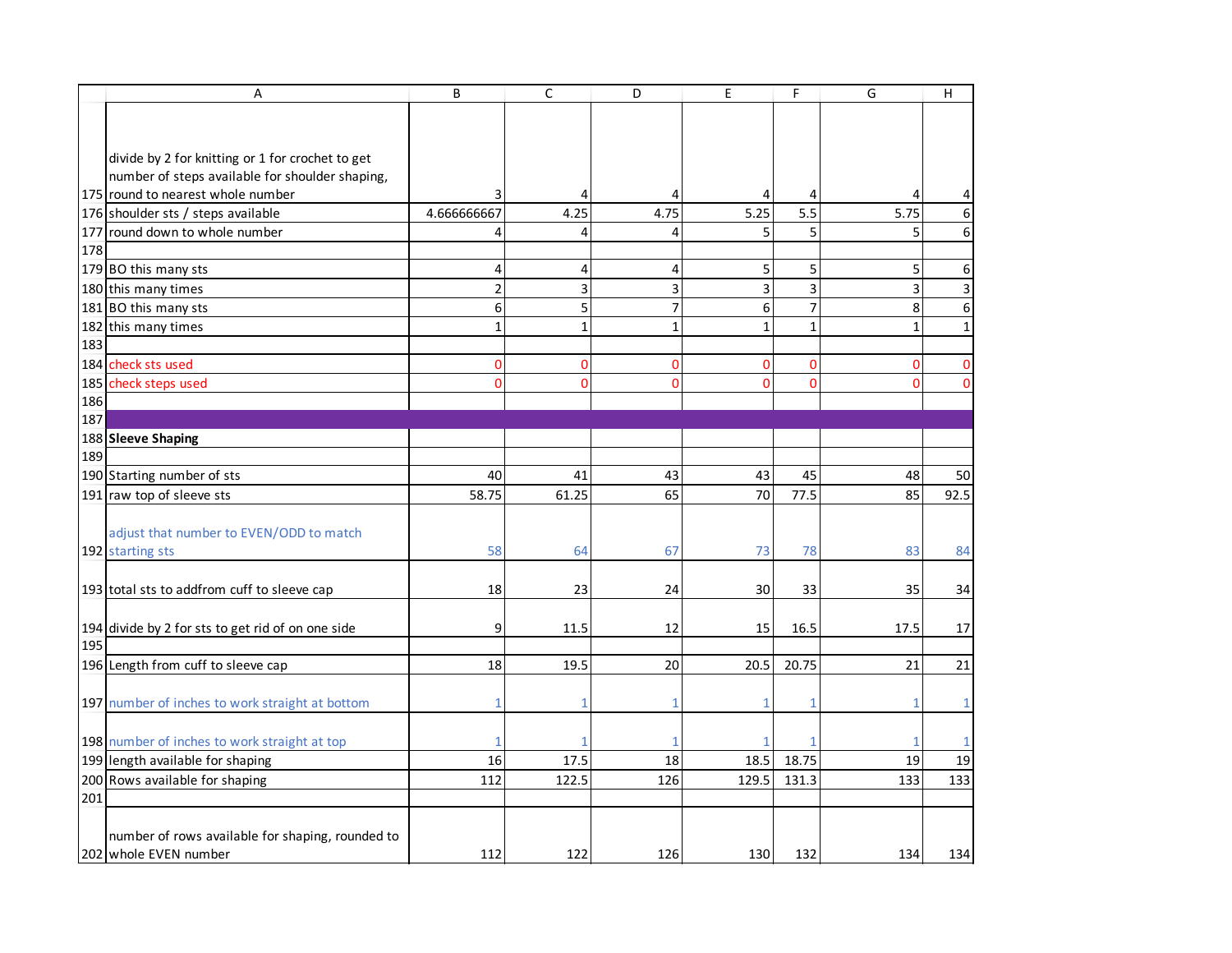|     | Α                                                                           | B              | C              | D              | E           | F         | G           | H            |
|-----|-----------------------------------------------------------------------------|----------------|----------------|----------------|-------------|-----------|-------------|--------------|
| 203 |                                                                             |                |                |                |             |           |             |              |
|     | rows available for hsaping divided by sts to get rid<br>204 of on one side  | 12.44444444    | 10.60869565    | 10.5           | 8.666666667 | 8         | 7.657142857 | 7.8824       |
|     |                                                                             |                |                |                |             |           |             |              |
|     | 205 round it down to whole EVEN number                                      | 12             | 10             | 10             | 8           | 8         | 6           | 6            |
|     | 206 add 2 to that number                                                    | 14             | 12             | 12             | 10          | 10        | 8           | 8            |
|     | assume all decs at faster rate, would use up this<br>207 many rows          | 108            | 115            | 120            | 120         | 132       | 105         | 102          |
|     | rows available for shaping - rows used if done at<br>208 faster rate        | 4              | $\overline{7}$ | 6              | 10          | 0         | 29          | 32           |
|     | divide it by 2 (if want shaping on RS only)-decs<br>209 done at slower rate | $\overline{2}$ | 3.5            | 3              | 5           | 0         | 14.5        | 16           |
| 211 | 210 total decs - decs at slower rate = decs at faster                       | 7              | 8              | 9              | 10          | 16.5      | 3           | $\mathbf{1}$ |
|     | 212 dec every this many rows                                                | 12             | 10             | 10             | 8           | 8         | 6           | 6            |
|     | 213 this many times                                                         | $\overline{7}$ | 8              | 9              | 10          | 16.5      | 3           | $\mathbf 1$  |
|     | 214 dec every this many rows                                                | 14             | 12             | 12             | 10          | $10\,$    | 8           | $\,8\,$      |
|     | 215 this many times                                                         | $\overline{2}$ | 3.5            | 3              | 5           | $\pmb{0}$ | 14.5        | 16           |
| 216 |                                                                             |                |                |                |             |           |             |              |
|     | 217 check rows used                                                         | $\mathbf 0$    | $\mathbf 0$    | $\Omega$       | 0           | $\Omega$  | 0           | $\mathbf 0$  |
|     | 218 check sts decreased                                                     | $\Omega$       | $\mathbf 0$    | $\mathbf{0}$   | n           | $\Omega$  | $\Omega$    | $\mathbf 0$  |
| 219 |                                                                             |                |                |                |             |           |             |              |
|     | 220 sts rem after shaping is complete                                       | 58             | 64             | 67             | 73          | 78        | 83          | 84           |
| 221 |                                                                             |                |                |                |             |           |             |              |
| 223 | 222 Work even until piece measures                                          | 18             | 19.5           | 20             | 20.5        | 20.75     | 21          | 21           |
| 224 |                                                                             |                |                |                |             |           |             |              |
|     | 225 Sleeve Cap Shaping                                                      |                |                |                |             |           |             |              |
|     | 226 Bottom of Cap Shaping                                                   |                |                |                |             |           |             |              |
| 227 |                                                                             |                |                |                |             |           |             |              |
|     |                                                                             |                |                |                |             |           |             |              |
|     | 228 sts at beg of sleeve cap shaping                                        | 58             | 64             | 67             | 73          | 78        | 83          | 84           |
| 229 |                                                                             | 4              |                | $\overline{7}$ |             |           |             |              |
|     | 230 initial BO at body underarm                                             |                | 5              |                | 8           | 8         | 8           | 10           |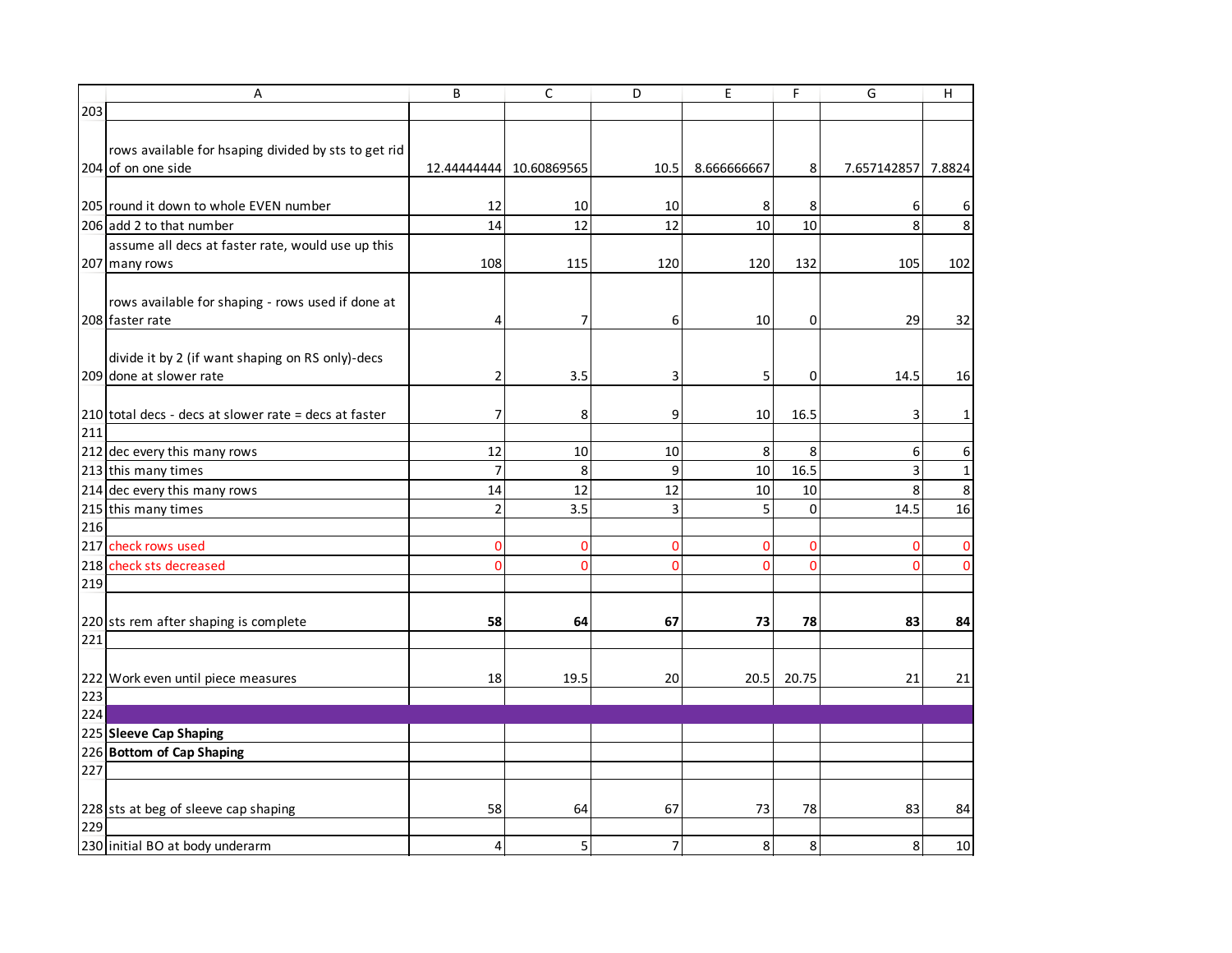|     | A                                                     | B              | C              | D              | E              | F              | G              | H              |
|-----|-------------------------------------------------------|----------------|----------------|----------------|----------------|----------------|----------------|----------------|
| 231 |                                                       |                |                |                |                |                |                |                |
|     | 232 Second Bo at body underarm                        | 0              | $\mathbf 0$    | $\mathbf{O}$   | 0              | 3              | $\overline{7}$ | 8              |
|     | 233 total bottom of cap BOs                           | 4              | 5              | $\overline{7}$ | 8              | 11             | 15             | 18             |
| 234 |                                                       |                |                |                |                |                |                |                |
|     | 235 Top of Cap Shaping                                |                |                |                |                |                |                |                |
|     |                                                       |                |                |                |                |                |                |                |
|     | 236 Final BO at top of cap is 2-5" depending on style | 2.5            | 2.75           | 2.5            | 2.75           | 2.75           | 3              | 3              |
|     | 237 which is this many sts                            | 12.5           | 13.75          | $12.5$         | 13.75          | 13.75          | 15             | 15             |
|     |                                                       |                |                |                |                |                |                |                |
|     | 238 round to EVEN/ODD to match starting sts           | 12             | 14             | 13             | 15             | 14             | 15             | 16             |
|     | divide by 2 to get half the number of sts for the     |                |                |                |                |                |                |                |
|     | 239 final BO                                          | 6              | 7              | 6.5            | 7.5            | 7              | 7.5            | 8              |
| 240 |                                                       |                |                |                |                |                |                |                |
|     |                                                       |                |                |                |                |                |                |                |
|     | Final curve is about 1" each side, so this many sts   |                |                |                |                |                |                |                |
|     | 241 each side                                         | 5              | 5              | 5              | 5              |                | 5              | 5              |
|     |                                                       |                |                |                |                |                |                |                |
|     | Want to use about 1/2" worth of rows for that top     |                |                |                |                |                |                |                |
|     | 242 curve, so this may rows in crochet                | 4              | 4              | 4              | 4              |                | 4              | 4              |
|     |                                                       |                |                |                |                |                |                |                |
|     | 243 or that many rows rounded to even for knitting    | 4              | 4              | 4              | 4              |                | 4              | 4              |
|     |                                                       |                |                |                |                |                |                |                |
|     | 244 BO this many sts each side once-knit              | $\overline{2}$ | $\overline{2}$ | $\overline{2}$ | $\overline{2}$ | $\overline{2}$ | 2              | $\overline{2}$ |
|     |                                                       |                |                |                |                |                |                |                |
|     | 245 BO this many sts each side once-knit              | 3              | 3              | 3              | 3              | 3              | $\overline{3}$ | 3 <sup>1</sup> |
| 246 |                                                       |                |                |                |                |                |                |                |
|     |                                                       |                |                |                |                |                |                |                |
|     | 247 Bo this many sts each side-crochet                | $\mathbf{1}$   | $\mathbf{1}$   | 1              | $\mathbf{1}$   | $\mathbf{1}$   | 1              | 1              |
|     | 248 this many times                                   | 3              | 3              | 3              | 3              | 3              | 3              | 3              |
|     | 249 Bo this many sts each side                        | $\overline{2}$ | $\overline{2}$ | 2              | $\overline{2}$ | $\overline{2}$ | $\overline{2}$ | $\overline{2}$ |
|     | 250 this many times                                   | $\mathbf{1}$   | 1              | 1              | $\mathbf{1}$   | $\mathbf{1}$   | $\mathbf{1}$   | $\mathbf{1}$   |
|     | 251 check sts used                                    | $\overline{0}$ | $\Omega$       | $\mathbf{O}$   | $\Omega$       | $\Omega$       | $\overline{0}$ | $\pmb{0}$      |
|     | 252 check rows used-crochet                           | $\overline{0}$ | $\Omega$       | $\mathbf{0}$   | $\overline{0}$ | $\Omega$       | $\overline{0}$ | $\pmb{0}$      |
|     | 253 check rows used-knitting                          | $\Omega$       | $\Omega$       | $\Omega$       | $\Omega$       |                | $\Omega$       | $\mathbf 0$    |
| 254 |                                                       |                |                |                |                |                |                |                |
|     | 255 Central Cap Shaping                               |                |                |                |                |                |                |                |
|     | 256 Armhole height is this                            | 7              | 7.25           | 7.5            | 7.75           | 8.5            | 8.75           | 9              |
|     |                                                       |                |                |                |                |                |                |                |
|     | 257 cap height is about 75% of armhole height         | 5.25           | 5.4375         | 5.625          | 5.8125         | 6.375          | 6.5625         | 6.75           |
|     | 258 which is this many rows in sleeve cap-crochet     | 37             | 38             | 39             | 41             | 45             | 46             | 47             |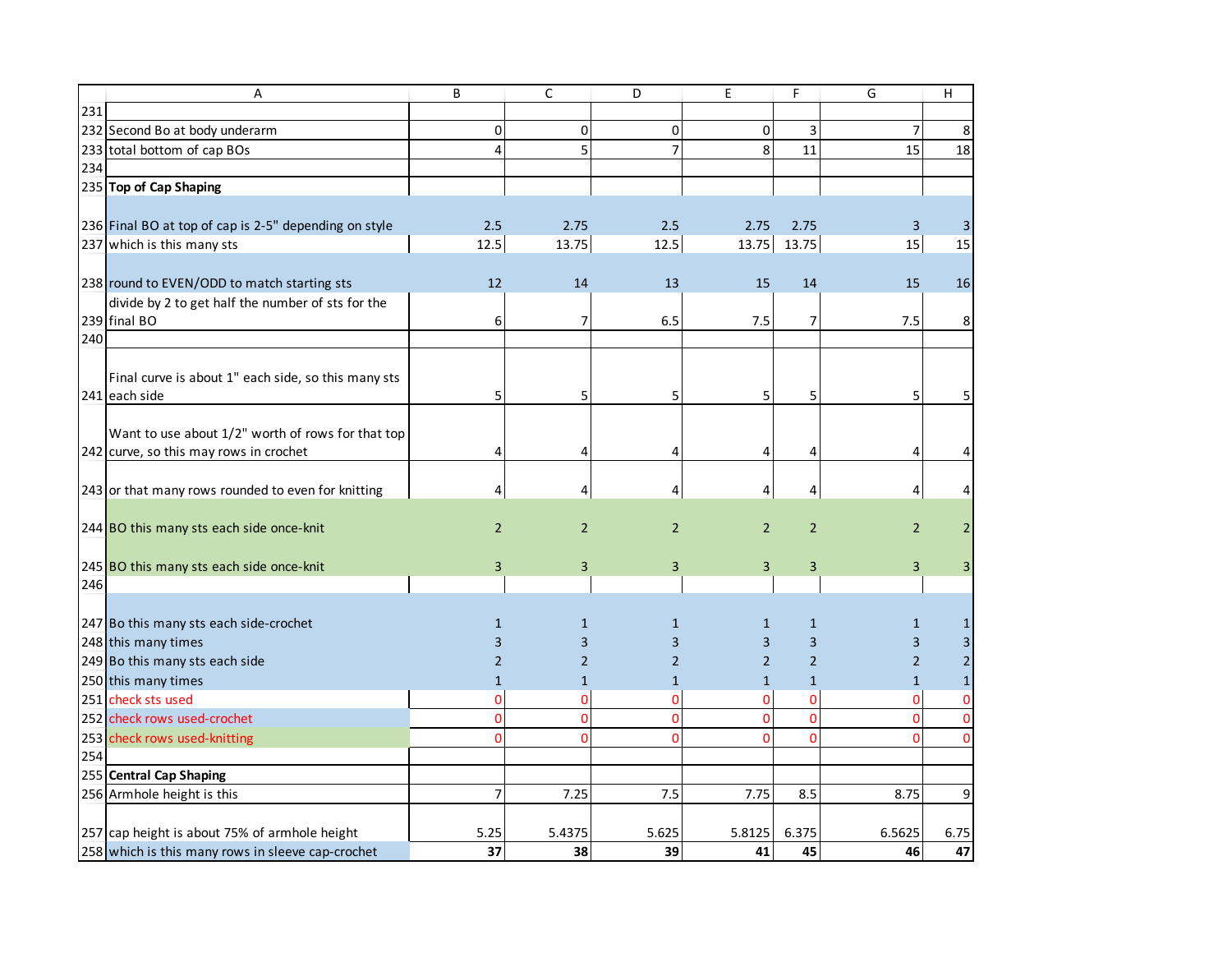|     | A                                                     | B              | C                       | D              | E              | F              | G                  | H              |
|-----|-------------------------------------------------------|----------------|-------------------------|----------------|----------------|----------------|--------------------|----------------|
|     | round that to even this many rows in sleeve cap-      |                |                         |                |                |                |                    |                |
|     | 259 knitting                                          | 36             | 38                      | 40             | 40             | 44             | 46                 | 48             |
| 260 |                                                       |                |                         |                |                |                |                    |                |
|     |                                                       |                |                         |                |                |                |                    |                |
|     | 261 Rows used for initial BO and second BO-crochet    | $\mathbf{1}$   | $\mathbf{1}$            | $\mathbf{1}$   | $\mathbf{1}$   | $\overline{2}$ | $\overline{2}$     | $\overline{2}$ |
|     |                                                       |                |                         |                |                |                |                    |                |
|     | 262 Rows used for initial BO and second BO-knitting   | $\overline{2}$ | $\overline{2}$          | $\overline{2}$ | $\overline{2}$ | 4              | 4                  | $\overline{4}$ |
| 263 |                                                       |                |                         |                |                |                |                    |                |
|     |                                                       |                |                         |                |                |                |                    |                |
|     | 264 Rows used in top curve and final BO-crochet       | 5              | 5                       | 5              | 5              | 5              | 5                  | 5              |
|     |                                                       |                |                         |                |                |                |                    |                |
|     | 265 Rows used in top curve and final BO-knitting      | 5              | 5                       | 5              | 5              | 5              | 5                  | 5              |
| 266 |                                                       |                |                         |                |                |                |                    |                |
|     | Total rows in sleeve cap - rows for initial BO -      |                |                         |                |                |                |                    |                |
|     | rows for top BO = rows available for cental           |                |                         |                |                |                |                    |                |
|     | 267 shaping - crochet                                 | 31             | 32                      | 33             | 35             | 38             | 39                 | 40             |
|     |                                                       |                |                         |                |                |                |                    |                |
|     | Total rows in sleeve cap - rows for initial BO -      |                |                         |                |                |                |                    |                |
|     | rows for top BO = rows available for cental           |                |                         |                |                |                |                    |                |
|     | 268 shaping - knitting                                | 29             | 31                      | 33             | 33             | 35             | 37                 | 39             |
| 269 |                                                       |                |                         |                |                |                |                    |                |
|     | Sts at beg of sleeve cap - final BO - 2*(initial BOs  |                |                         |                |                |                |                    |                |
|     | + top curve BO) = total sts to get rid of in central  |                |                         |                |                |                |                    |                |
|     | 270 shaping                                           | 28             | 30                      | 30             | 32             | 32             | 28                 | 22             |
| 271 |                                                       |                |                         |                |                |                |                    |                |
|     | sts to get rid of divided by 2 = sts to get rid of on |                |                         |                |                |                |                    |                |
|     | 272 one side                                          | 14             | 15                      | 15             | 16             | 16             | 14                 | 11             |
| 273 |                                                       |                |                         |                |                |                |                    |                |
|     | 274 KNITTING                                          |                |                         |                |                |                |                    |                |
|     |                                                       |                |                         |                |                |                |                    |                |
|     | rows available for shaping divided by sts to get rid  |                |                         |                |                |                |                    |                |
|     | 275 of on one side                                    |                | 2.071428571 2.066666667 | 2.2            | 2.0625         | 2.188          | 2.642857143 3.5455 |                |
|     |                                                       |                |                         |                |                |                |                    |                |
|     | 276 round it down to whole EVEN number                | $\overline{2}$ | $\overline{2}$          | 2              | $\overline{2}$ | $\overline{2}$ | 2                  | 2              |
|     | 277 add 2 to that number                              | $\overline{4}$ | 4                       | 4              | $\overline{4}$ | $\overline{4}$ | $\overline{4}$     | $\overline{4}$ |
|     | assume all decs at faster rate, would use up this     |                |                         |                |                |                |                    |                |
|     | 278 many rows                                         | 28             | 30                      | 30             | 32             | 32             | 28                 | 22             |
|     |                                                       |                |                         |                |                |                |                    |                |
|     | rows available for shaping - rows used if done at     |                |                         |                |                |                |                    |                |
|     | 279 faster rate                                       | $\mathbf{1}$   | $\mathbf{1}$            | 3              | 1              | 3              | 9                  | $17\,$         |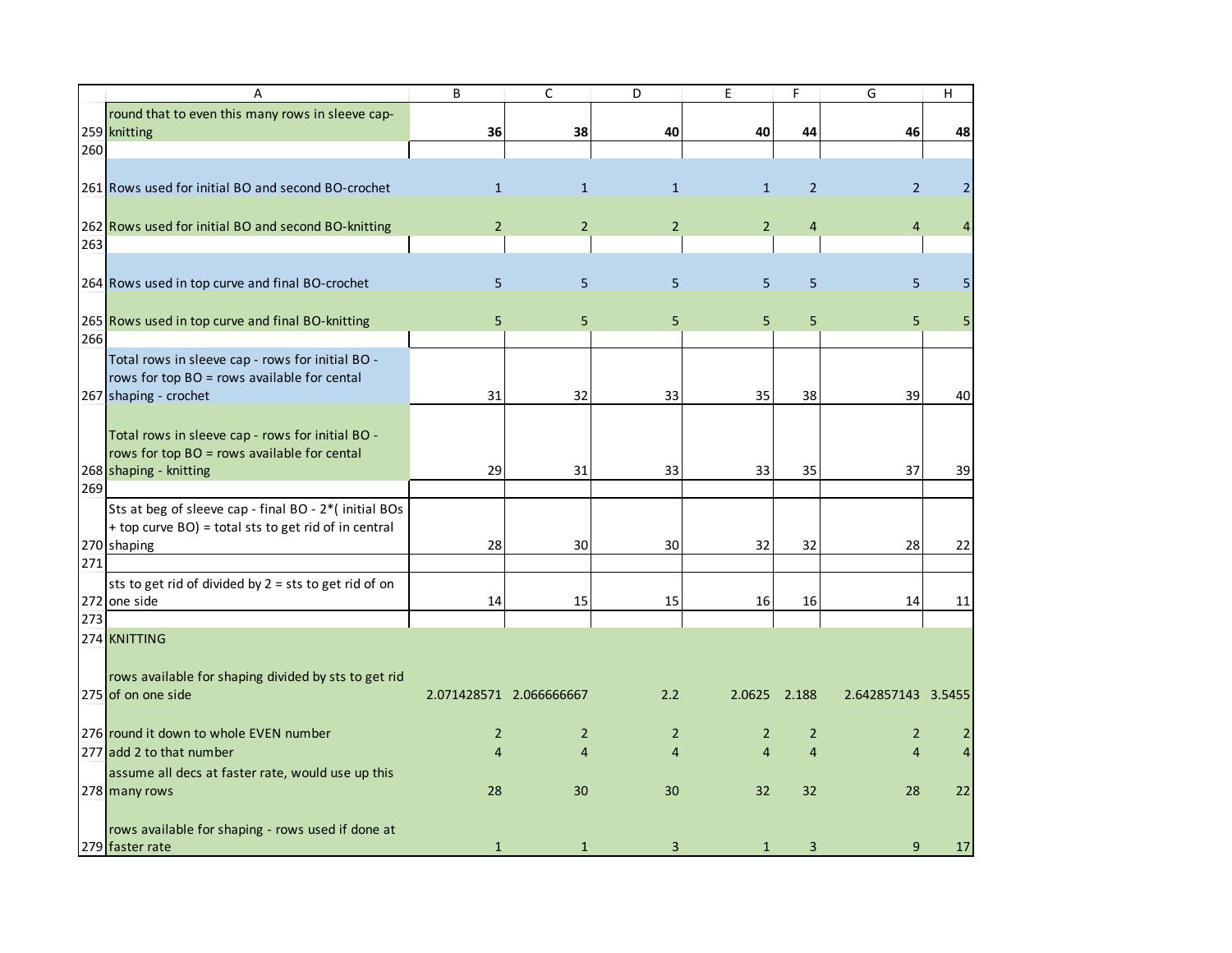|     | Α                                                     | B                       | $\mathsf C$    | D              | $\mathsf E$    | F              | G                  | H                       |
|-----|-------------------------------------------------------|-------------------------|----------------|----------------|----------------|----------------|--------------------|-------------------------|
|     |                                                       |                         |                |                |                |                |                    |                         |
|     | divide it by 2 (if want shaping on RS only)-decs      |                         |                |                |                |                |                    |                         |
|     | 280 done at slower rate                               | 0.5                     | 0.5            | 1.5            | 0.5            | 1.5            | 4.5                | 8.5                     |
|     | 281 total decs - decs at slower rate = decs at faster | 13.5                    | 14.5           | 13.5           | 15.5           | 14.5           | 9.5                | 2.5                     |
| 282 |                                                       |                         |                |                |                |                |                    |                         |
|     | 283 dec every this many rows                          | $\overline{2}$          | $\overline{2}$ | $\overline{2}$ | $\overline{2}$ | $\overline{2}$ | $\overline{2}$     | $\overline{2}$          |
|     | 284 this many times                                   | 13.5                    | 14.5           | 13.5           | 15.5           | 14.5           | 9.5                | 2.5                     |
|     | 285 dec every this many rows                          | $\overline{4}$          | $\overline{4}$ | $\overline{4}$ | $\overline{4}$ | $\overline{4}$ | 4                  | $\overline{4}$          |
|     | 286 this many times                                   | 0.5                     | 0.5            | 1.5            | 0.5            | 1.5            | 4.5                | 8.5                     |
| 287 |                                                       |                         |                |                |                |                |                    |                         |
| 288 |                                                       |                         |                |                |                |                |                    |                         |
|     | 289 Bring it all together                             |                         |                |                |                |                |                    |                         |
|     | 290 starting with this many sts                       | 58                      | 64             | 67             | 73             | 78             | 83                 | 84                      |
|     | 291 BO this many sts each side                        | $\overline{4}$          | 5              | $\overline{7}$ | 8              | 8              | 8                  | $10\,$                  |
|     | 292 this many times                                   | $\mathbf{1}$            | $\mathbf{1}$   | $\mathbf{1}$   | $\mathbf{1}$   | $\mathbf{1}$   | $\mathbf{1}$       | 1                       |
|     | 293 BO this many sts each side                        | $\mathbf 0$             | $\mathbf 0$    | $\mathbf 0$    | $\mathbf 0$    | 3              | $\overline{7}$     | $\bf 8$                 |
|     | 294 this many times                                   | $\pmb{0}$               | $\mathbf 0$    | $\mathbf{0}$   | $\mathbf 0$    | $\mathbf{1}$   | $\mathbf{1}$       | $\mathbf{1}$            |
| 295 |                                                       |                         |                |                |                |                |                    |                         |
|     |                                                       |                         |                |                |                |                |                    |                         |
|     | 296 Dec 1 st each side every this many rows           | $\overline{2}$          | $\overline{2}$ | $\overline{2}$ | $\overline{2}$ | $\overline{2}$ | $\overline{2}$     | $\overline{2}$          |
|     | 297 this many times                                   | 13.5                    | 14.5           | 13.5           | 15.5           | 14.5           | 9.5                | 2.5                     |
|     | 298 Dec 1 st each side every this many rows           | $\overline{a}$          | $\overline{4}$ | $\overline{4}$ | $\overline{4}$ | $\overline{4}$ | $\overline{4}$     | $\overline{4}$          |
|     | 299 this many times                                   | 0.5                     | 0.5            | 1.5            | 0.5            | 1.5            | 4.5                | 8.5                     |
| 300 |                                                       |                         |                |                |                |                |                    |                         |
|     | 301 BO this many sts each side                        | $\overline{2}$          | $\overline{2}$ | $\overline{2}$ | $\overline{2}$ | $\overline{2}$ | $\overline{2}$     | $\overline{2}$          |
|     | 302 this many times                                   | $\mathbf{1}$            | $\mathbf{1}$   | $\mathbf{1}$   | $1\,$          | $\mathbf{1}$   | $\mathbf{1}$       | $\mathbf{1}$            |
|     | 303 BO this many sts each side                        | 3                       | 3              | 3              | $\mathbf{3}$   | 3              | $\mathbf{3}$       | $\overline{\mathbf{3}}$ |
|     | 304 this many times                                   | $\mathbf{1}$            | $\mathbf{1}$   | $\mathbf{1}$   | $\mathbf{1}$   | $\mathbf{1}$   | $\mathbf{1}$       | $\mathbf 1$             |
| 305 |                                                       |                         |                |                |                |                |                    |                         |
|     | 306 BO final this many sts                            | 12                      | 14             | 13             | 15             | 14             | 15                 | 16                      |
| 307 |                                                       |                         |                |                |                |                |                    |                         |
|     | 308 check sts used                                    | $\mathbf{0}$            | $\mathbf 0$    | $\mathbf{0}$   | $\mathbf 0$    | $\mathbf{0}$   | $\mathbf{0}$       | $\mathbf{0}$            |
| 309 |                                                       |                         |                |                |                |                |                    |                         |
|     | 310 check rows used - knitting                        | $\mathbf{0}$            | $\pmb{0}$      | $\mathbf{0}$   | $\mathbf{0}$   | $\overline{0}$ | $\mathbf{0}$       | $\mathbf 0$             |
| 311 |                                                       |                         |                |                |                |                |                    |                         |
|     | 312 CROCHET                                           |                         |                |                |                |                |                    |                         |
|     | rows available for shaping divided by sts to get rid  |                         |                |                |                |                |                    |                         |
|     | 313 of on one side                                    | 2.214285714 2.133333333 |                | 2.2            | 2.1875         | 2.375          | 2.785714286 3.6364 |                         |